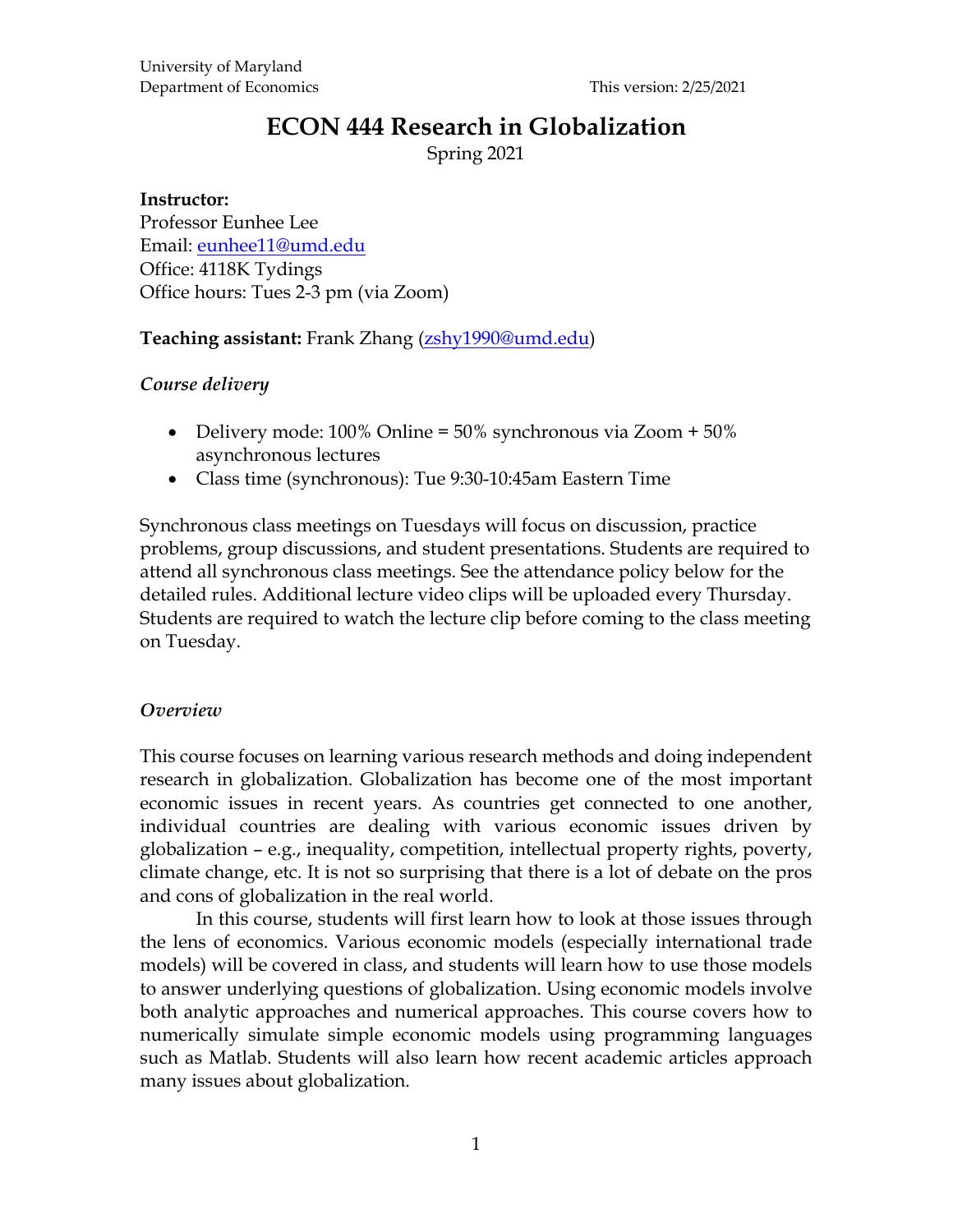Students will also develop their analytic and empirical skills to perform independent research in globalization. This course will discuss how to use realworld data with econometric tools and statistical software (e.g., STATA). The final goal of this course is to write a solid research proposal by the end of the semester.

# *Textbooks and Class Materials*

Although there is no official textbook for this class, students may benefit from the following textbooks throughout the semester:

P. Krugman, M. Obstfeld, and M. Melitz, *International Trade: Theory and Policy* (any edition is fine) R. Feenstra and A. Taylor, *International Economics* (any edition is fine)

Lecture notes will be posted on ELMS. Lecture notes are copyright-protected. Redistribution of the lecture notes is strictly prohibited.

# *Prerequisites*

Econ 326. This course is designed for the students in the BS Econ program. Since this course is an advanced research-oriented course, the instructor would assume that students are all familiar with calculus, basic concepts of economics and statistics in addition to the materials covered in Econ 326.

# *Course Requirements and Grades*

- Part I Independent research (35%)
- Part II Group research project (25%)
- Part III Problem sets and podcast memos (35%)
- Part IV Peer feedback (5%)

# **Part I – Individual research project (35%)**

The main goal of this course is to learn how to do independent research in globalization. Research is a cumulative process. First, students will present their own idea in class and write a short midterm report. The mid-term assignments will give students a good chance to get feedback from the instructor and classmates. Based on the feedback, students will further develop their ideas for the final presentation and the final research proposal. A successful proposal will be a good start for the Honors program (396 and 397) in the following year.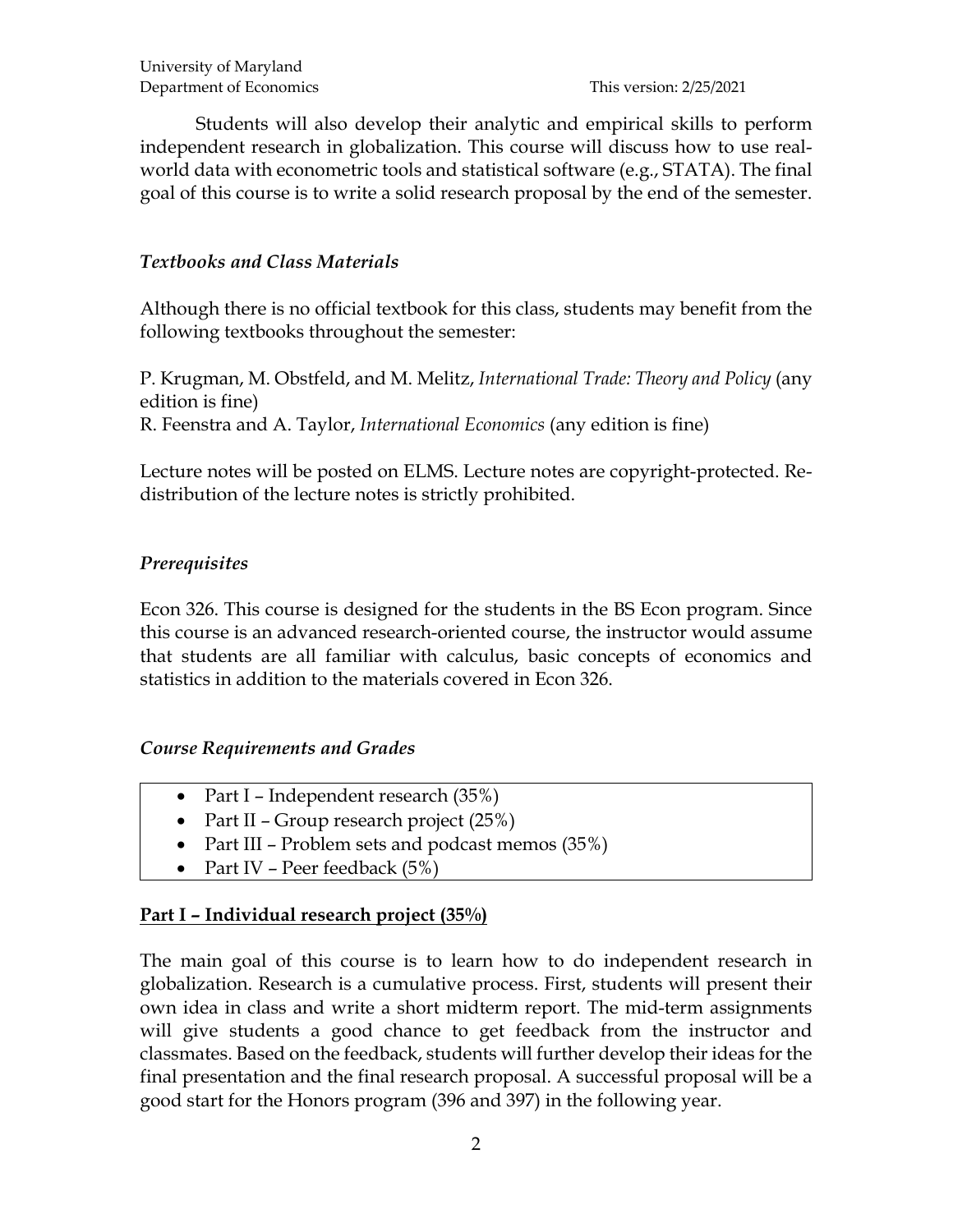# **1) Mid-term report (5%) and presentation (5%)**

Mid-term report and presentation should include the following elements:

- Research topic
- Motivation and background
- Why the chosen topic is interesting and relevant
- A short summary of supporting evidence from data, news articles, existing academic research, etc.

Each student will be given approximately 10 minutes for the presentation. Presentations will be during synchronous class meetings.

- The due date for the mid-term report: Tue, Mar 30 (9:30am)
- Mid-term presentation (in-class): Tuesdays, Mar 30 and Apr 1
- Format requirement for the mid-term report: 12pt font size, 1.5 spacing, no longer than 5 pages

# **2) Final presentation (10%) and final proposal (15%)**

The last two synchronous class meetings of the semester will be reserved for each student's final presentation. The final presentation is the last chance to get feedback on your research. The final proposal is due on the final exam date. (Note that there is no written final exam for this course.) The final presentation and the final proposal should include the following elements:

- All elements that were included in the mid-term report
- Literature review
- How to apply economic models to answer your research question
- Plan for empirical work: relevant data, empirical specification

For the final presentation, each student will be given approximately 12- 15 minutes. Due date and detailed requirements are as follows:

- The due date for the final proposal: Fri, May 14 (10am)
- Presentations will be scheduled on Tuesdays, May 4 and May 11
- Format requirement for the final proposal: 12pt font size, 1.5 spacing, no longer than 10 pages

# **Part II – Group research project (25%)**

Students will form small groups to prepare an in-class presentation and a short essay on the assigned news article together. The size of each group and the length of the presentation will depend on the final class size. The instructor will suggest several news articles on recent issues of globalization, and each group will pick one article to discuss in their presentation and essay.

**It is important that everyone contributes to the project**. Both presentations and essays should be from a team effort. In the presentation, it is encouraged (but not required) for each group member to take turns.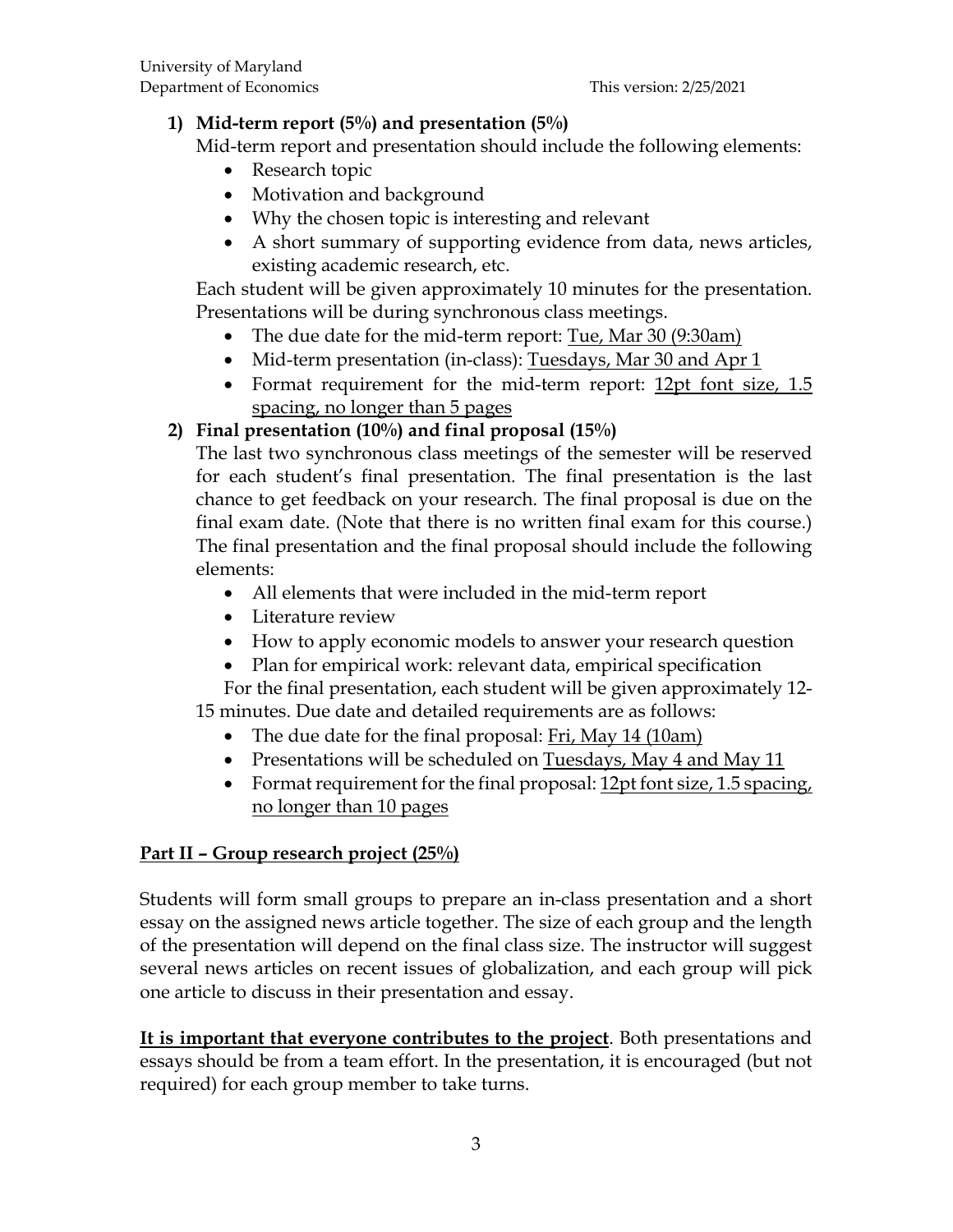# **1) Group presentation (10%)**

In the presentation, students are expected to discuss the chosen news article in detail and to provide economic perspectives. The presentation should highlight how to apply economic models to understand the article. Highly recommended to bring additional data evidence. A good visualization of data will be appreciated.

- The group presentation will be about 20-25 minutes
- All group presentations will be scheduled on Tue, Apr 27

# **2) Group essay (15%)**

The essay should summarize the presentation well and provide more details of the group's project. An independent research effort for this group project will be a plus. For example, students can include their own economic modeling and/or data analysis in the project.

- Due date: Sun, May 2 (11:59pm)
- Format requirement: 12pt font size, 1.5 spacing, no longer than 10 pages

# **Part III – Problem sets and podcast memos (35%)**

# **1) Problem sets (25%)**

Six problem sets will be assigned throughout the semester. The first three will be mainly about solving trade models analytically and numerically. They will also require applying trade models to various real-world problems related to globalization. The fourth one will be about using statistical software to answer empirical questions. The last two problem sets will be about the academic papers discussed in class. Students can work in groups, but each student has to submit his/her own answer. Simply copying your group's answers with different names will not be allowed. Due dates are marked on the class schedule.

# **2) Podcast memos (10%)**

There is a great podcast series "Trade Talks" that cover the latest developments in international trade every week. Dr. Chad Bown, a senior fellow of the Peterson Institute for International Economics, and Soumaya Keynes, the economics and trade correspondent at The Economist, post free podcasts of economic analysis of various trade policies. Students can subscribe for free in *iTunes*, [Google Play,](https://play.google.com/music/m/Iiyl73equbilxwujeuoyfkmqhuy?t=Trade_Talks__PIIE) [Stitcher,](https://www.stitcher.com/podcast/peterson-institute-for-international-economics/trade-talks) [TuneIn,](https://tunein.com/radio/Trade-Talks--PIIE-p1022096/) or anywhere they usually get podcasts.

In every synchronous class meeting on Tuesday, we will discuss the podcast clip of the previous week or the clip that the instructor picks a week ahead in small groups. Before the discussion, students are required to hand in a short memo (12 pt font size, 1.5 spacing, 1 page) on the podcast clip to be discussed in class. The memo is due every Tuesday (9:30am). Each memo should include the following: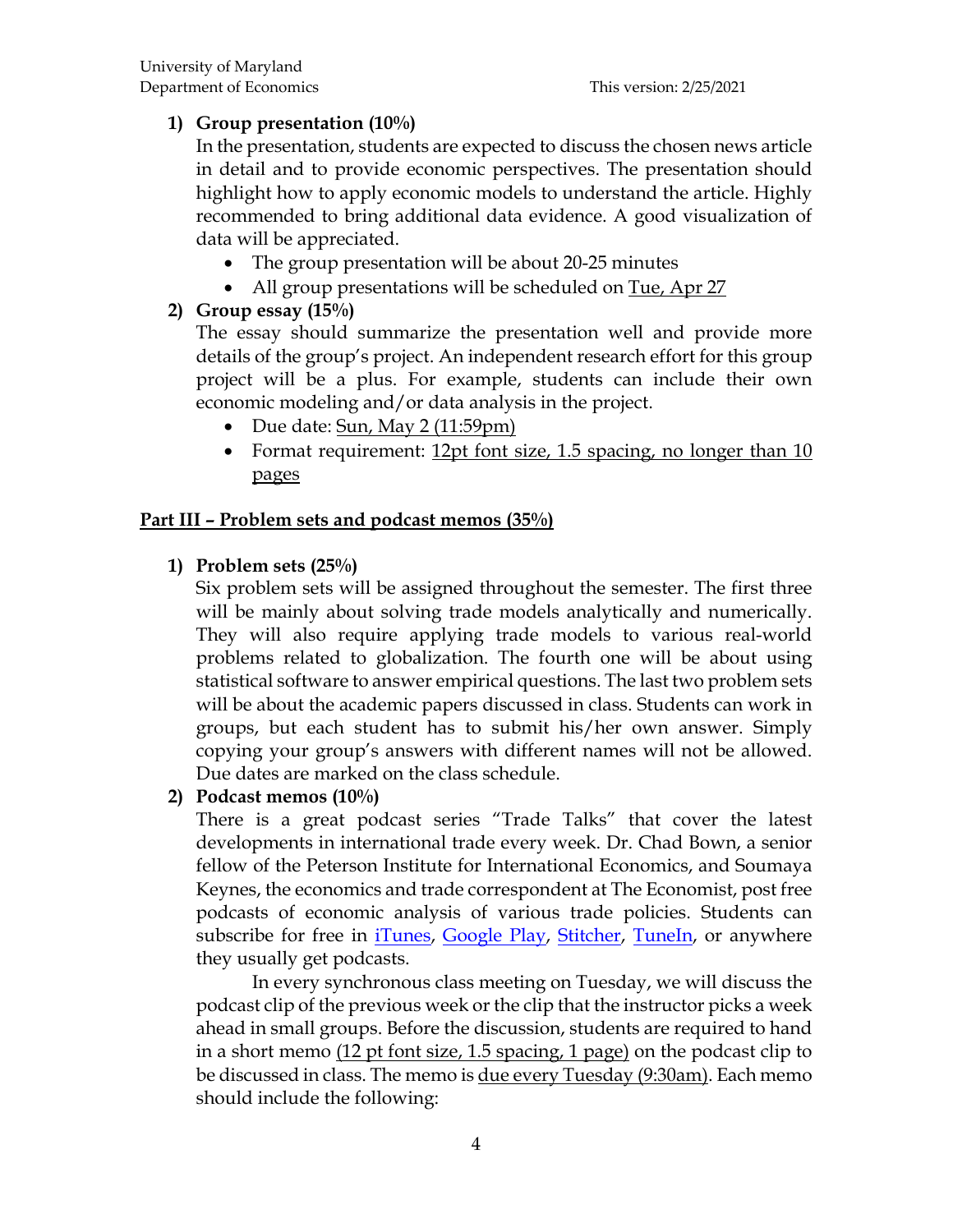- Summary of the talk
- Issues and controversies (if any) discussed during the talk
- More details from other related news articles (cite and summarize properly)
- A brief summary of your perspective based on economic theory

# **Part IV – Peer feedback (5%)**

Getting feedback from peers is essential in academic research. After each individual and group presentation, all students except the presenter have to submit short feedback on the presentation. Feedback should focus on the substance of the presentation.

- Due dates: by 9:30am the day after each presentation (also marked in the schedule below)
- Format requirement: <u>less than 1 page for each presentation</u>, 12 pt font size, 1.5 spacing

# **Approximate grade breakdown**

| $A, A-$  | $B+, B, B-$ | $\curvearrowright$ +,C,C- | $D+$ ,D,D- |              |
|----------|-------------|---------------------------|------------|--------------|
| $90\% +$ | 80-89.99%   | 70-79.99%                 | 60-69.99%  | Below 59.99% |

Cutoffs for + and – grades will be determined at the end of the semester. I may give a curve depending on the overall performance of the class, so this breakdown is only approximate and not final.

# *Class attendance policy*

Attendance is not mandatory but strongly encouraged. In-class discussions during synchronous class meetings will be an integral part of the course. Students are not allowed to miss too many synchronous meetings. If a student misses three or more synchronous meetings, I will take off 5 points (out of the total 100 points) from the final grade for the student. If a student has to miss a synchronous class meeting more than three times due to a justifiable reason, s/he must notify the instructor in advance.

# *Assignment submission and makeup policy*

• All assignments and the final exam must be submitted via ELMS. A scanned copy of hand-written answers is permitted only for problem sets and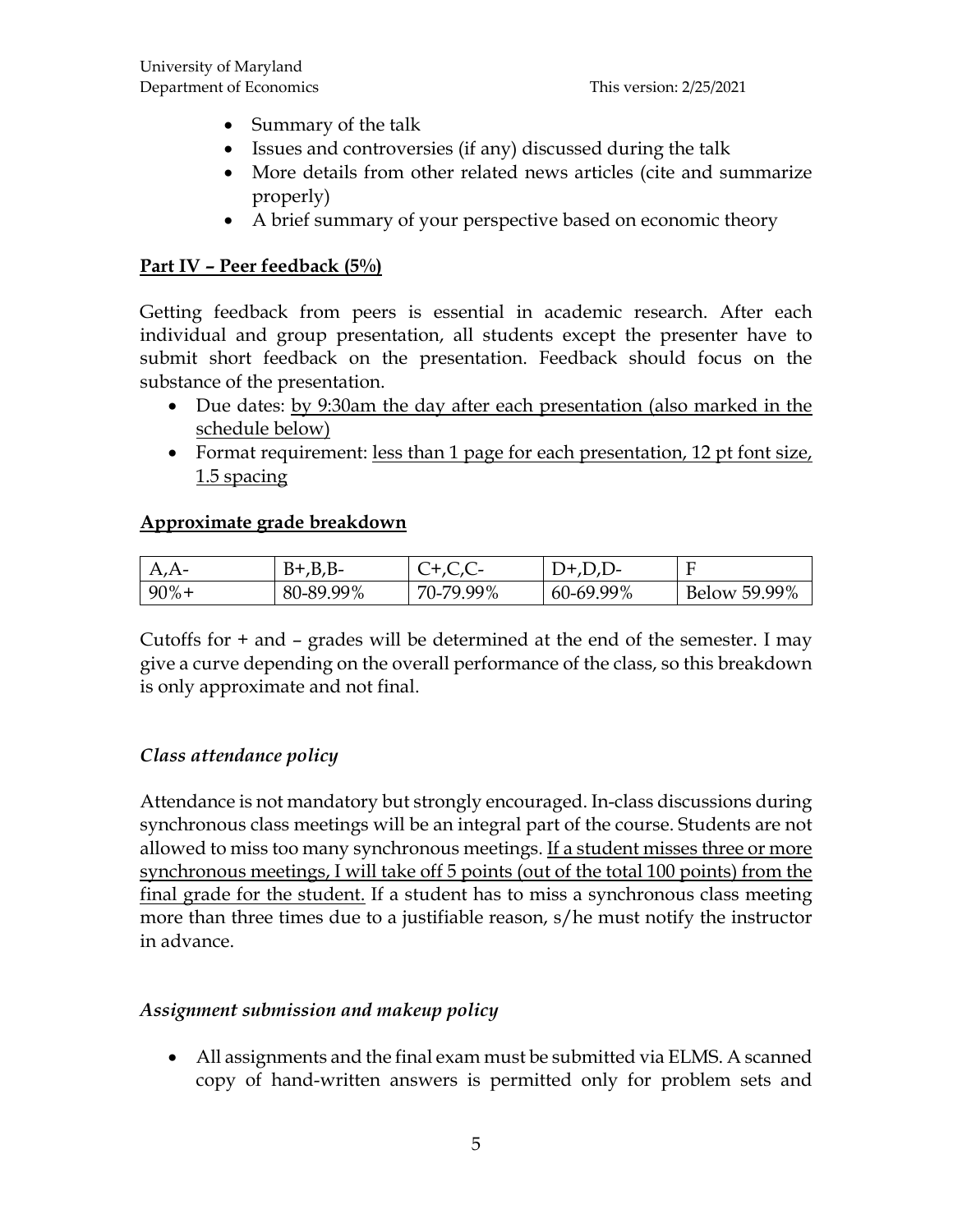exams. Research papers and podcast memos must be typed. In-class midterm exams will use software.

- Due dates and times are firm and clearly marked on this syllabus.
- **Makeup policy**

An extension of the due date of the final exam, the individual research project, the group research project, or problem sets are granted without penalty only to the students who submit acceptable written documentation of justifiable reasons as specified by the [University policy.](https://faculty.umd.edu/teach/attend_student.html) Students are required to notify the instructor in a timely manner. Students must send the instructor written documentation at least 48 hours before the due date/time of the assignment.

# • **Late submission / missing exam policy**

If a student misses an assignment without providing written documentation as specified above, the instructor will follow this rule:

- o Independent/group research projects (including the midterm report for the independent project) and problem sets You will lose 20% of total points earned for up to 24 hours past due; 50% for 24-48 hours past due; no credit for a submission more than 48 hours late.
- o Presentation of the individual research project, group presentation, and podcast memos

No late submission or missing presentation will be accepted.

# *Academic Integrity*

Students should take academic integrity very seriously. The University of Maryland has made a code of academic integrity available online (click [here](https://president.umd.edu/sites/president.umd.edu/files/documents/policies/III-100A.pdf) for the document.) Students are responsible for upholding these standards as they are completing any course requirements. More resources on academic integrity are also available from the [Student Honor Council.](http://shc.umd.edu/SHC/Default.aspx)

It is also important to understand what it means to conduct research in a responsible manner. The CITI program has an [online course](https://about.citiprogram.org/en/series/responsible-conduct-of-research-rcr/) on Responsible Conduct on Research. The National Science Foundation (NSF) also provides **RCR** [information.](https://www.nsf.gov/bfa/dias/policy/rcr.jsp)

#### *Resources*

#### **1) "Trade Talks" podcast series**

As described in the course requirement, students are required to follow this weekly podcast series, write a memo on them, and discuss them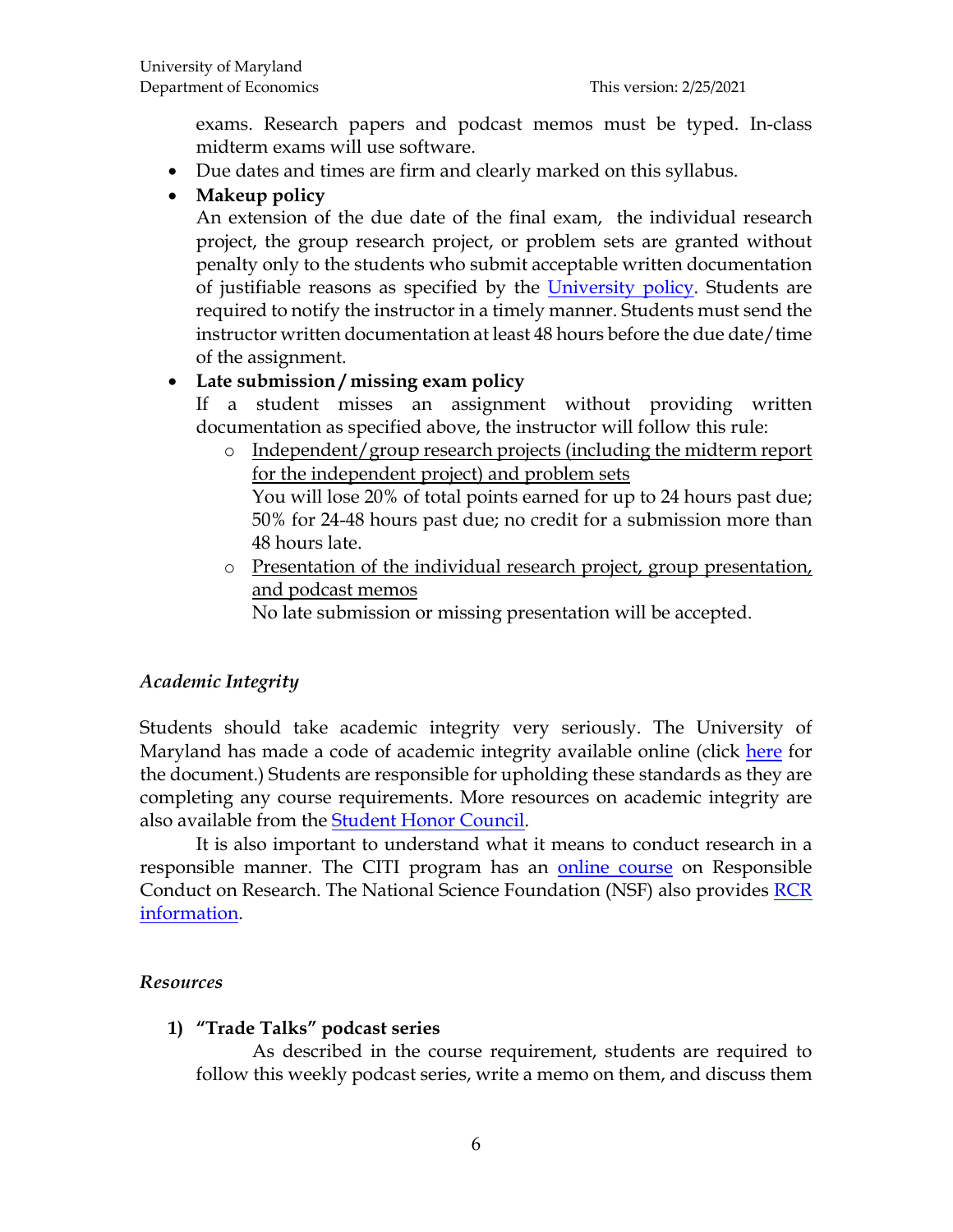in every Wed class. You can subscribe for free on [iTunes,](https://itunes.apple.com/us/podcast/trade-talks-piie/id1270804213?mt=2) [Google Play,](https://play.google.com/music/m/Iiyl73equbilxwujeuoyfkmqhuy?t=Trade_Talks__PIIE) [Stitcher,](https://www.stitcher.com/podcast/peterson-institute-for-international-economics/trade-talks) [TuneIn,](https://tunein.com/radio/Trade-Talks--PIIE-p1022096/) or from almost any usual sources of podcasts.

# **2) News articles, policy briefs, research articles, and blogs**

Here are the places where you can get the latest news on globalization issues and learn economists' perspectives on those issues.

- Economics sections of major news outlets: [NYT,](https://www.nytimes.com/section/business/economy) [The Economist,](https://www.economist.com/sections/economics) [FT,](https://www.ft.com/globalinfrastructure) **WSI**
- [World Trade Organization](https://www.wto.org/english/res_e/reser_e/reser_e.htm)
- [World Bank, Trade and International Integration unit](http://econ.worldbank.org/WBSITE/EXTERNAL/EXTDEC/EXTRESEARCH/EXTPROGRAMS/EXTTRADERESEARCH/0,,noSURL:Y%7EmenuPK:544860%7EpagePK:64168176%7EpiPK:64168140%7EtheSitePK:544849,00.html)
- Peterson Institute for International Economics: [research,](https://piie.com/research) [blogs](https://piie.com/blogs)
- [The Brookings Institution](https://www.brookings.edu/topic/global-economy/)
- These websites provide recent economic research works (across all fields) for a more general audience, but you would be surprised how many of them are on globalization.
	- o <http://economistsview.typepad.com/>
	- o <http://voxeu.org/>
- Blogs[: Dani Rodrik](http://rodrik.typepad.com/dani_rodriks_weblog/) (Harvard Kennedy), [Jonathan Dingel](https://tradediversion.net/) (U Chicago Booth), [Chris Blattman](https://chrisblattman.com/) (U Chicago Harris)

# **3) Writing**

Students are strongly encouraged to get help on their writing from the [University Writing Center.](http://www.english.umd.edu/academics/writingcenter/undergraduate) The center provides online tutoring, inperson writing consultations, workshops, and many other resources.

# *Course Outline and Readings (subject to change)*

# **Week 1 (synchronous meeting on 1/26)**

- Course overview
- What is "academic research?"
- Why "globalization?"
- Using Matlab to simulate economic models and Stata for empirical research
- Discussion on
	- o ["Accounting for the new gains from trade liberalization,](http://voxeu.org/article/accounting-new-gains-trade-liberalisation)" by Hsieh et al. on VoxEU in 2017
	- o ["The rise of China and the future of US manufacturing,](http://voxeu.org/article/rise-china-and-future-us-manufacturing)" by Acemoglu et al. on VoxEU in 2017
- Patterns of trade, gravity model
- U.S.-China trade war

# **Week 2 (synchronous meeting on 2/2)**

• Ricardian model: traditional and recent approaches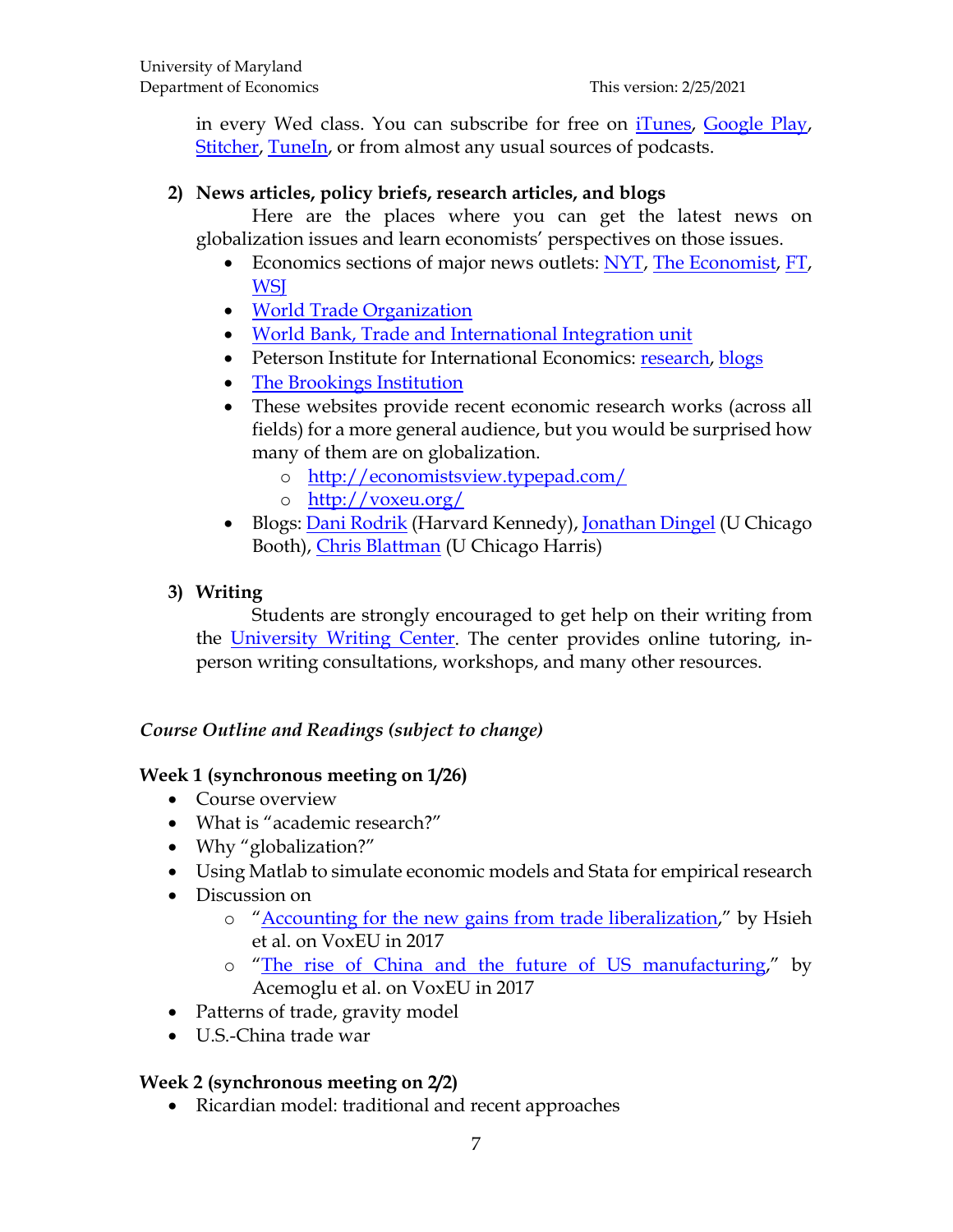University of Maryland Department of Economics This version: 2/25/2021

- Discussion on
	- o Eaton, Jonathan, and Samuel Kortum. ["Technology, Geography, and](https://www.jstor.org/stable/3082019#metadata_info_tab_contents)  [Trade.](https://www.jstor.org/stable/3082019#metadata_info_tab_contents)" *Econometrica* 70, no. 5 (September 2002): 1741–1779.

### **Week 3 (synchronous meeting on 2/9)**

- *During the synchronous meeting on Tuesday*
	- o Applications of the Ricardian model
	- o Practice problems on the Ricardian model
	- o Basics of Matlab: how to numerically simulate economic models
	- o Numerical exercises with the Ricardian model
- *A lecture clip will be posted on Thursday about:*
	- o The Heckscher-Ohlin model
- Problem set I will be assigned

# **Week 4 (synchronous meeting on 2/16)**

- Tue, Feb 16 (9:30am) Problem set I is due
- *During the synchronous meeting on Tuesday*
	- o Group discussion on the Ricardian model
	- o Group discussion on a podcast clip
- *A lecture clip will be posted on Thursday about:*
	- o The Heckscher-Ohlin model (continued)
	- o A graphical approach: Lerner's diagram

# **Week 5 (synchronous meeting on 2/23)**

- *During the synchronous meeting on Tuesday*
	- o Applications of the Heckscher-Ohlin model
	- o Practice problems on the Heckscher-Ohlin model
	- o Numerical exercises with the Heckscher-Ohlin model
	- o Group discussion on a podcast clip
- *A lecture clip will be posted on Thursday about:*
	- o Generalized Heckscher-Ohlin model
	- o Specific factors model
- Problem set II will be assigned

# **Week 6 (synchronous meeting on 3/2)**

- *During the synchronous meeting on Tuesday*
	- o Applications of the Heckscher-Ohlin model and the specific factors model
	- o Group discussion on a podcast clip
- *A lecture clip will be posted on Thursday about:*
	- o New trade models with heterogeneous firms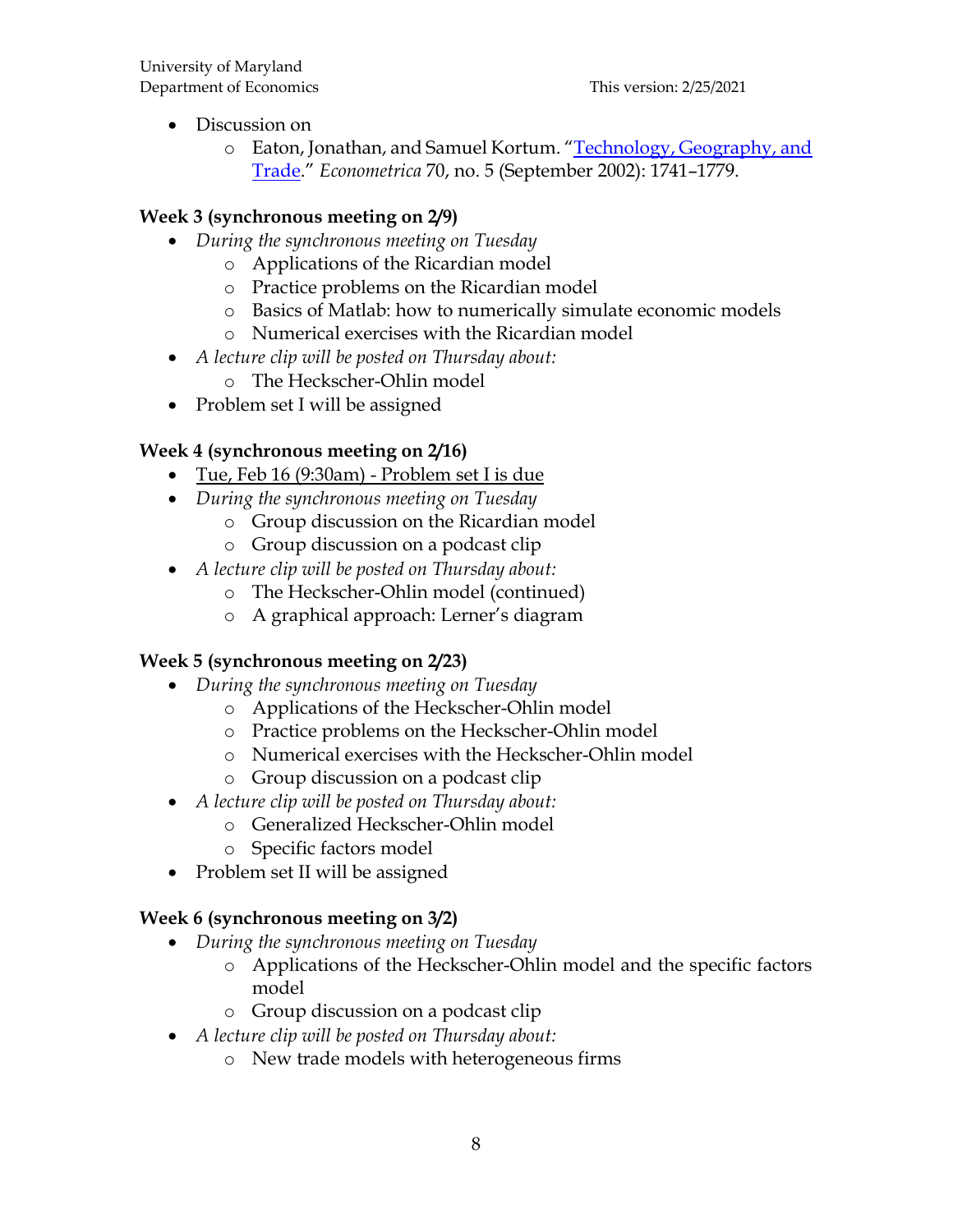# **Week 7 (synchronous meeting on 3/9)**

- Tue, Mar 9 (9:30am) Problem set II is due
- *During the synchronous meeting on Tuesday*
	- o Where to get data for your research
	- o Group discussion on a podcast clip
- *A lecture clip will be posted on Thursday about:*
	- o Basic econometric tools to do empirical research
- Problem set III will be assigned

# **(Spring break)**

# **Week 8 (synchronous meeting on 3/23)**

- Tue, Mar  $23$  (9:30am) Problem set III is due
- *During the synchronous meeting on Tuesday* o Learning how to use STATA for your research
- *A lecture clip will be posted on Thursday about:*
	- o Examples of empirical research using STATA

# **Week 9 (synchronous meeting on 3/30)**

- Tue, Mar 30 (9:30am) Mid-term report for the individual research project is due
- Wed, Mar 31 (9:30am) Peer feedback (I) is due
- *During the synchronous meeting on Tuesday*
	- o Tue, Mar 30 Mid-term presentation on the individual research project (I)
- No additional lecture clip will be posted this week, but students who present this week are required to have a 1-1 meeting with the instructor to discuss the research project. Meetings will be scheduled during regular office hours, and sign-up link will be provided. If there is any schedule conflict, students must email the instructor in advance to schedule the meeting at another time. It still has to be in this week.
- Problem set IV will be assigned

# **Week 10 (synchronous meeting on 4/6)**

- Tue, Apr 6 (9:30am) Problem set IV is due
- Wed, Apr 7 (9:30am) Peer feedback (II) is due
- *During the synchronous meeting on Tuesday*
	- o Tue, Apr 6 Mid-term presentation on the individual research project (II)
- No additional lecture clip will be posted this week, but students who present this week are required to have a 1-1 meeting with the instructor to discuss the research project. Meetings will be scheduled during regular office hours, and sign-up link will be provided. If there is any schedule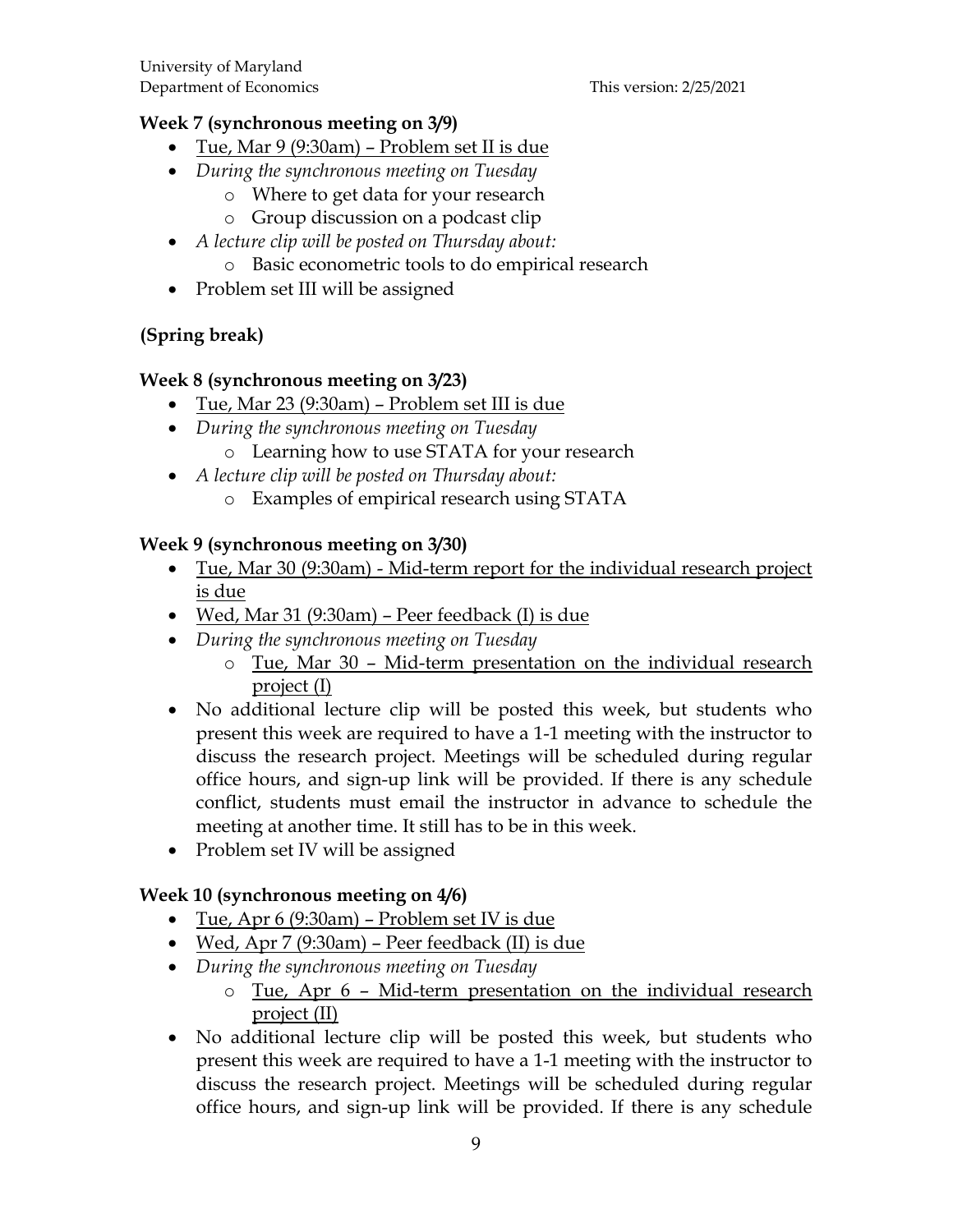conflict, students must email the instructor in advance to schedule the meeting at another time. It still has to be in this week.

### **Week 11 (synchronous meeting on 4/13)**

- *During the synchronous meeting on Tuesday*
	- o Group discussion on a podcast clip
	- o Group discussion on the following article: Goldberg, Pinelopi Koujianou, and Nina Pavcnik. "Distributional Effects of Globalization in Developing Countries." *Journal of Economic Literature* 45, no. 1 (March 2007): 39–82.
- *A lecture clip will be posted on Thursday about:*
	- o Trade and inequality: winners and losers from globalization?
		- Autor, David H., David Dorn, and Gordon H. Hanson. "The China Syndrome: Local Labor Market Effects of Import Competition in the United States." *American Economic Review* 103, no. 6 (2013): 2121–68.
		- Autor, David H., David Dorn, and Gordon H. Hanson. "The china shock: Learning from labor-market adjustment to large changes in trade." *Annual Review of Economics* 8 (2016): 205- 240.

#### **Week 12 (synchronous meeting on 4/20)**

- *During the synchronous meeting on Tuesday*
	- o Group discussion on a podcast clip
	- o Group discussion on the following article: Amiti, Mary, Stephen J. Redding, and David E. Weinstein. "The Impact of the 2018 Tariffs on Prices and Welfare." *Journal of Economic Perspectives* 33, no. 4 (2019): 187-210.
- *A lecture clip will be posted on Thursday about:*
	- o Instruments of trade policy
- Problem set V will be assigned

# **Week 13 (synchronous meeting on 4/27)**

- Tue, Apr 27 Group research presentation
- Tue, Apr 27 (9:30am) Problem set V is due
- Sun, May  $2(11:59pm)$  Group essay is due
- *A lecture clip will be posted on Thursday about:*
	- o Political economy of trade policy
	- o Controversies in trade policy

#### **Week 14 (synchronous meeting on 5/4)**

- Tue, May 4 Final presentation on the individual research project (I)
- *During the synchronous meeting on Tuesday*